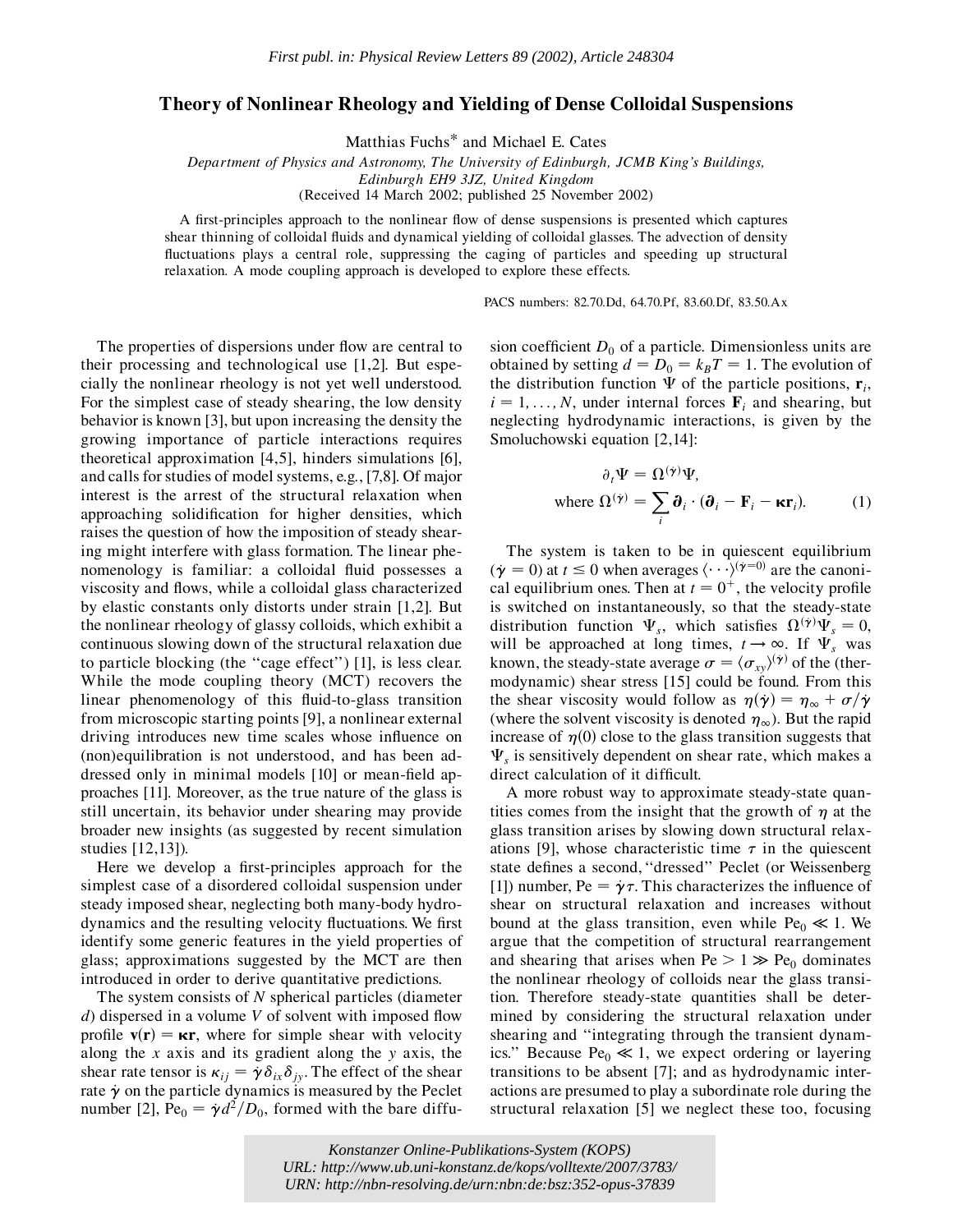solely on the Brownian contribution to the transverse (shear) stress.

With  $t_0$  the time passed since the start of shearing, the correlation function of fluctuations in variables *f* and *g* separated by time *t* is given by

$$
C_{fg}(t, t_0) = \langle e^{\Omega_B^{(\gamma)} t_0} f^*(e^{\Omega_B^{(\gamma)} t} g) \rangle^{(0)}, \tag{2}
$$

where the backwards Smoluchowski operator  $\Omega_B^{(\gamma)}$ arises from partial integrations:  $\Omega_B^{(\dot{\gamma})}$  $\frac{f^{(y)}}{B} = \sum_{i} (\partial_i + \mathbf{F}_i +$  $\mathbf{r}_i \mathbf{\kappa}^T$ )  $\cdot \mathbf{\partial}_i$ , and *t*,  $t_0 > 0$ . Steady-state expectation values,  $\langle g \rangle^{(\dot{\gamma})} = C_{1g}(t, t_0 \to \infty)$ , and variances,  $\langle f^* g \rangle^{(\dot{\gamma})} =$  $C_{fg}(t=0, t_0 \rightarrow \infty)$ , then follow.

An important property of the sheared system is translational invariance [16]. It leads to spatially independent averages or, in Fourier space at wave vector **q**, to  $\langle f_{\mathbf{q}} \rangle^{(\dot{\gamma})} = \langle f_0 \rangle^{(\dot{\gamma})} \delta_{\mathbf{q},0}$ . In the two-time correlation functions of Eq. (2), it leads to a coupling of fluctuations of wave vector **q** with later fluctuations of the *advected wave vector*  $\mathbf{q}(t) = \mathbf{q} + \mathbf{q}\mathbf{\kappa}t$ , suggesting the definition  $C_{f_k g_q}(t, t_0) = NC_{f_g(q)}(t, t_0) \delta_{q(t), k}$ . Figure 1 sketches the advection of a fluctuation with initial wavelength  $\lambda_x$  to one with  $\lambda_x$  and  $\lambda_y(t) = \lambda_x/(\dot{\gamma}t)$  at later time *t*. Brownian particle motions (assisted by the interaction forces) ''smear out'' the fluctuation with time and cause the decay of the corresponding correlator. Because the wave number  $q(t)$  increases upon shearing, smaller and smaller motions can cause the fluctuation to decay [16].

Equation (2) is an exact consequence of Eq. (1) (for the given shear flow); but to proceed further requires additional approximations. With our assumption that applied shear interacts with slow structural rearrangements, we build on the description achieved by the MCT, and analyze the approach into the steady state by monitoring the fluctuations of density ( $\varrho_q = \sum_{i=1}^{N} e^{iqr_i}$ ) and of the "pair density'' (the square of the density in real space), aiming to establish nonlinear closed equations for these. This entails elimination of forces  $\mathbf{F}_i$  in favor of the quiescentstate structure factor  $S_q$  (taken to be known) —a near-equilibrium assumption (see below) that is for-



FIG. 1. Advection by steady shear of a fluctuation in the *x* direction with wavelength  $\lambda_x$  at  $t = 0$ . At later time *t*, its wavelength  $\lambda_y$  in the *y* direction obeys  $\lambda_x/\lambda_y = \Delta x/\Delta y = \dot{\gamma}t$ . 248304-2 248304-2

mally uncontrolled but motivated, at least in part, by the smallness of  $Pe_0$ .

Steady state correlators are now approximated by projection onto the density modes, giving

$$
\langle f^*g \rangle^{(\dot{\gamma})} \approx \langle f^*g \rangle^{(0)} + \frac{\dot{\gamma}}{2} \int_0^\infty dt \sum_{\mathbf{k}} \frac{k_x k_y(t) S'_{k(t)}}{k(t) N S_{k(t)}^2} V_{\mathbf{k}}^{fg} \Phi_{\mathbf{k}}^2(t),
$$
\n(3)

with *t* now the time since switch-on time,  $S'_k = \partial S_k / \partial k$ , and  $V_k^{fg}$  an easily found static overlap [17]. The transient density fluctuations are given by  $\Phi_{\bf q}(t) = C_{\rho \rho; \bf q}(t, 0)/S_q$ , and are normalized by  $S_a$ . They enter Eq. (3) via a factorization approximation of the density pair fluctuafactorization approximation of the density pair fluctuation functions. With the choice  $f = g = \rho_q / \sqrt{N}$ , Eq. (3) gives the steady-state structure factor under shear, whereas  $f = 1$  and  $g = \frac{\sigma_{xy}}{V}$  give the transverse stress, for which  $V_k^{fg} = (Nk_x k_y / \tilde{V}k) S_k^{\prime}$ .

The problem of calculating the steady-state averages is thus ''reduced'' to first finding the transient density fluctuations  $\Phi_{\bf q}(t)$ , given by the structural rearrangements after switching on the flow, and integrating these in Eq. (3). From Zwanzig-Mori (type) manipulations [18], one finds the exact equation of motion:

$$
\dot{\Phi}_{\mathbf{q}}(t) + \Gamma_{\mathbf{q}}(t) \bigg\{ \Phi_{\mathbf{q}}(t) + \int_0^t dt' m_{\mathbf{q}}(t, t') \dot{\Phi}_{\mathbf{q}}(t') \bigg\} = 0, \quad (4)
$$

where  $\dot{\Phi}_q(t) = \partial_t \Phi_q(t)$ , and the "initial decay rate"  $\Gamma_q(t)$ exhibits the familiar Taylor dispersion [14,19]. It is not known how to evaluate the microscopic expression for the memory function  $m_q(t, t')$  exactly. In the MCT spirit of our approach, this is approximated by projecting the fluctuating forces onto density pairs and factorizing the resulting pair-density correlation functions as

$$
m_{\mathbf{q}}(t, t') \approx \frac{1}{2N} \sum_{\mathbf{k}} V_{\mathbf{q}, \mathbf{k}}^{(\dot{\gamma})}(t, t') \Phi_{\mathbf{k}}(t - t') \Phi_{\mathbf{q} - \mathbf{k}}(t - t'). \quad (5)
$$

The vertex  $V^{(\gamma)}$ , whose lengthy formula will be published elsewhere, is evaluated in the limit  $Pe_0 \ll 1$  (as argued above) but for large times so that  $\dot{\gamma}$  and  $\dot{\gamma}$  or finite. As  $\dot{\gamma} \rightarrow 0$ , it reduces to the standard MCT vertex [9] and like the latter is uniquely determined by the equilibrium structure factor,  $S_q$ . For long times, it vanishes as  $V^{(\dot{\gamma})} \propto$  $q_y q_x^{-3} \dot{\gamma}^{-3} t^{t-2} (t - t')^{-1}$  for  $q_x \neq 0$ .

Equations (3)–(5) complete our derivation of closed, self-consistent equations for the steady-state properties of dense sheared suspensions. They contain the bifurcation singularities which lie at the core of MCT. For  $\dot{\gamma} = 0$ , upon smooth changes of the input equilibrium state parameters, a fluid with  $\Phi_q(t \to \infty) \to 0$  turns into an amorphous solid,  $\Phi_q(t \to \infty) \to f_q > 0$ . The  $f_q$  are called glass form factors and describe the arrested structure. While transport coefficients of the fluid, like the viscosity, are connected to the longest relaxation time of  $\Phi_q(t)$ , elastic constants of the solid, like the transverse elastic modulus  $G_{\infty}$ , are given by the  $f_q$  [9].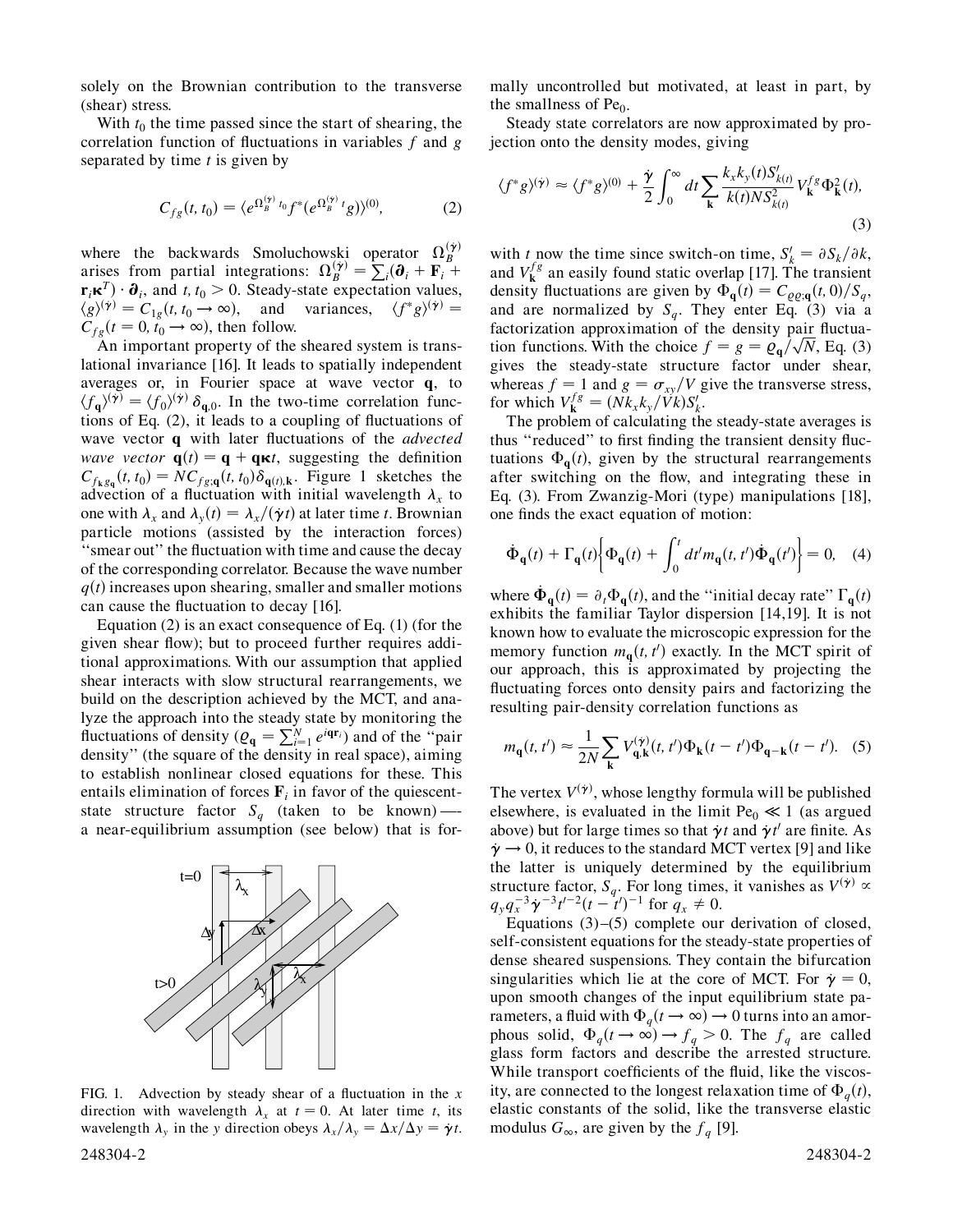In the limit of small shear rates, a stability analysis of the amorphous solid can be performed and leads to a generalization of the factorization theorem of MCT [20]. Close to the bifurcation, the dynamics are governed by  $\Phi_q(t) = f_q^c + h_q G(t)$ , where the  $f_q^c$  describe the glassy structure at the instability and the critical amplitude  $h_q$  is connected to the cage-breaking particle motion; both retain their definition from the unsheared situation. Here  $G(t)$  contains the essential nonlinearities of the bifurcation dynamics which arise from the physical feedback mechanism (the cage effect). It depends on a few material parameters only and, for  $|G(t)| \ll 1$ , follows from

$$
\varepsilon - c^{(\dot{\gamma})}(\dot{\gamma}t)^2 + \lambda G^2(t) = \frac{d}{dt} \int_0^t dt' G(t - t')G(t'). \quad (6)
$$

Here  $\varepsilon$  measures the distance to the transition and  $\lambda$  is known for some systems [9]. Monte Carlo estimations of the microscopic expression for the (new) parameter  $c^{(\gamma)}$ give  $c^{(\gamma)} \approx 3$  for hard spheres. Corrections of higher order in the small quantities ( $\varepsilon$ ,  $\dot{\gamma}$ ,  $\zeta$ ) are neglected; see [21] for background on Eq. (6) for  $\dot{\gamma} = 0$ .

Equation (6) is our central result. As expected, the sign of  $\dot{\gamma}$  does not enter, although it affects the Taylor dispersion. Because  $(\dot{\gamma}t)^2$  dominates for long times, always  $G(t \to \infty) \to -t/\tau^{(\gamma)}$ , with  $\tau^{(\gamma)} = \sqrt{(\lambda - 1/2)/c^{(\gamma)}}/|\dot{\gamma}|$ . Hence, under flow, density fluctuations always decay, as this decrease of  $G(t)$  for long times initiates the final relaxation [where the corrections to Eq. (6) become important] of  $\Phi_{\bf q}(t)$  to zero. Arbitrarily small shear rates  $\dot{\gamma}$ melt the glass and so ''interrupt'' aging, as has also been found for spin glasses where shearing was mimicked by breaking detailed balance [11]. This vindicates our decision to ignore aging and to proceed via Eq. (3) in order to obtain steady-state properties.

While the non-Newtonian fluid behavior  $(\varepsilon < 0)$  includes two slow time scales, the familiar  $\tau$  and the shear induced  $\tau^{(\dot{\gamma})}$ , the rheology of glass ( $\varepsilon \ge 0$ ) is determined by  $\tau^{(\gamma)}$  only [22]. For  $\varepsilon \to 0^+$  and  $\dot{\gamma} = 0$ , a fraction  $f_q =$  $f_q^c + h_q \sqrt{\varepsilon/(1-\lambda)}$  of the density fluctuations would stay arrested, while with shear these decay at a rate set by  $\dot{\gamma}$ :  $\Phi_{\mathbf{q}}(t) \rightarrow f_q \Phi_{\mathbf{q}}^+(t/\tau^{(\dot{\gamma})})$ , where  $\Phi_{\mathbf{q}}^+(x \rightarrow 0) - 1 \propto -x$ , as follows from Eq. (6).

For  $\varepsilon \ge 0$  and  $\dot{\gamma} \rightarrow 0$ , the time for the final decay can become arbitrarily slow compared to the time characterizing the decay onto  $f_q$ . Inserting  $\Phi_q^+(t/\tau^{(\dot{\gamma})})$  into Eq. (3), the long time contributions separate out, and depend on time only via  $\dot{\gamma}$ *t*. Hence the glass has nontrivial shear-rate-independent limits for steady-state values:  $\langle f^*g \rangle^{(\dot{\gamma})} \to \langle f^*g \rangle^{(+)} \neq \langle f^*g \rangle^{(0)}$  for  $\dot{\gamma} \to 0$ . The  $\langle f^*g \rangle^{(+)}$ are given by integrals over the  $\Phi_q^+(t/\tau^{(\gamma)})$  and quantify those fluctuations that require the presence of shearing to avoid their arrest. For the case of the shear stress, a finite (dynamical) yield stress,  $\sigma^+ = \lim_{\gamma \to 0} \langle \sigma_{xy} \rangle^{(\gamma)}$  for  $\varepsilon \ge 0$ , is thereby found. Since the glass transition is often identified by a divergence of viscosity (in terms of which we have shear thinning,  $\eta(\dot{\gamma} \to 0) \propto \dot{\gamma}^{-m}$  with  $m = 1$ ), our prediction of a finite yield stress throughout the glass phase is far from trivial. It excludes, e.g., power-law fluid behavior ( $\sigma \sim \dot{\gamma}^{1-m}$  with  $0 \le m \le 1$ ; see [10]).

These results follow from the general stability analysis of Eq. (6) and are predicted to be universal, i.e., to hold for the Brownian contribution to the shear stress and viscosity close to the glass transition in any colloidal dispersion. But because (in contrast to aging approaches [23]) we approximate nonlinear couplings under shear using equilibrium averages, we require the system to remain ''close to equilibrium'' in some sense. The existence of a finite yield stress  $\sigma^+$  means that this is not guaranteed even as  $\dot{\gamma} \rightarrow 0$ .

Insight into an important mechanism of shear fluidization can be gained by considering transient density fluctuations with wave vector **q** perpendicular to the flow plane,  $\mathbf{q} = q\hat{\boldsymbol{e}}_z$ . Here  $V^{(\dot{\boldsymbol{\gamma}})}$  simplifies to the standard MCT vertex with advected (time-dependent) wave vectors [24]. While for  $\dot{\gamma} = 0$  it exhibits the nonlinear coupling of density correlators with wavelength equal to the average particle distance, for  $\dot{\gamma} \neq 0$ , the (only) effect of shearing on this ''neutral'' direction consists of a shift of the advected wave vectors to higher values, where the effective potential decreases. This decreases the memory function and thus speeds up structural rearrangements. In this way the theory captures the faster decay of fluctuations caused by shear advection (cf. Fig. 1).

The presence of shear advection in the neutral *z* direction suggests an approximation that considers only the resulting competition of caging and advection-induced decay. In this ''isotropically sheared hard sphere model'' (ISHSM) [25], we neglect kinematic flow of particles so that all directions are treated as neutral. The quiescent  $S_a$ depends only on the packing fraction  $\phi$ , and the model's glass transition lies at  $\phi_c = 0.51591$  [21]. Figure 2 shows the stress versus strain rate curves for  $\phi$  close to the transition. In the fluid,  $\phi < \phi_c$ , a Newtonian regime  $(\sigma = \eta \dot{\gamma})$  is found for  $\dot{\gamma}$  small enough that Pe < 1. For  $Pe > 1$  there is a broad crossover to the critical yield stress value,  $\sigma_c^+ = \sigma^+ (\varepsilon \to 0+),$  from which  $\sigma$  starts to rise due to (nonuniversal) short-time effects for  $Pe_0$ around  $10^{-2}$  (where  $\eta_{\infty}$  will also contribute). In the glass,  $\phi \ge \phi_c$ , a yield stress plateau for  $\dot{\gamma} \rightarrow 0$  is obtained, and rises strongly with increasing packing fraction. We speculate that the lack of a clear yield stress plateau at  $Pe_0 \ge 10^{-3}$  (and likely hydrodynamic effects) explains shear-thinning exponents  $m < 1$  seen in experiments [7].

In summary, we have presented a microscopic theory of the nonlinear rheology of colloidal fluids and glasses under steady shear. It predicts a universal transition between shear-thinning fluid flow, with diverging viscosity upon increasing the interactions, and solid yielding, with a yield stress that is finite at (and beyond) the glass point. Besides its interest for dispersion flow, our work suggests a further role of colloidal systems in elucidating glasses via the study of shear-melted states for small shear rates.